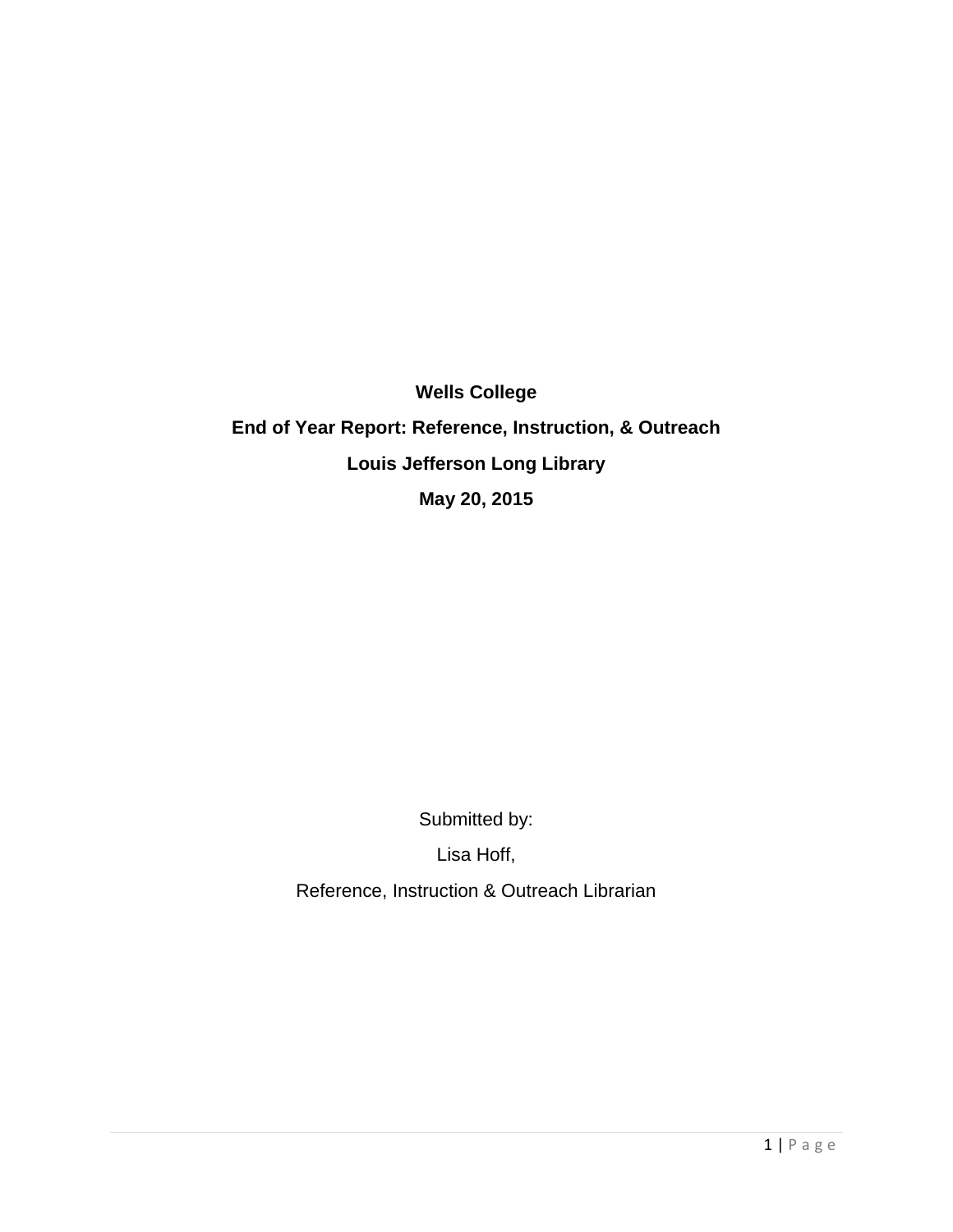

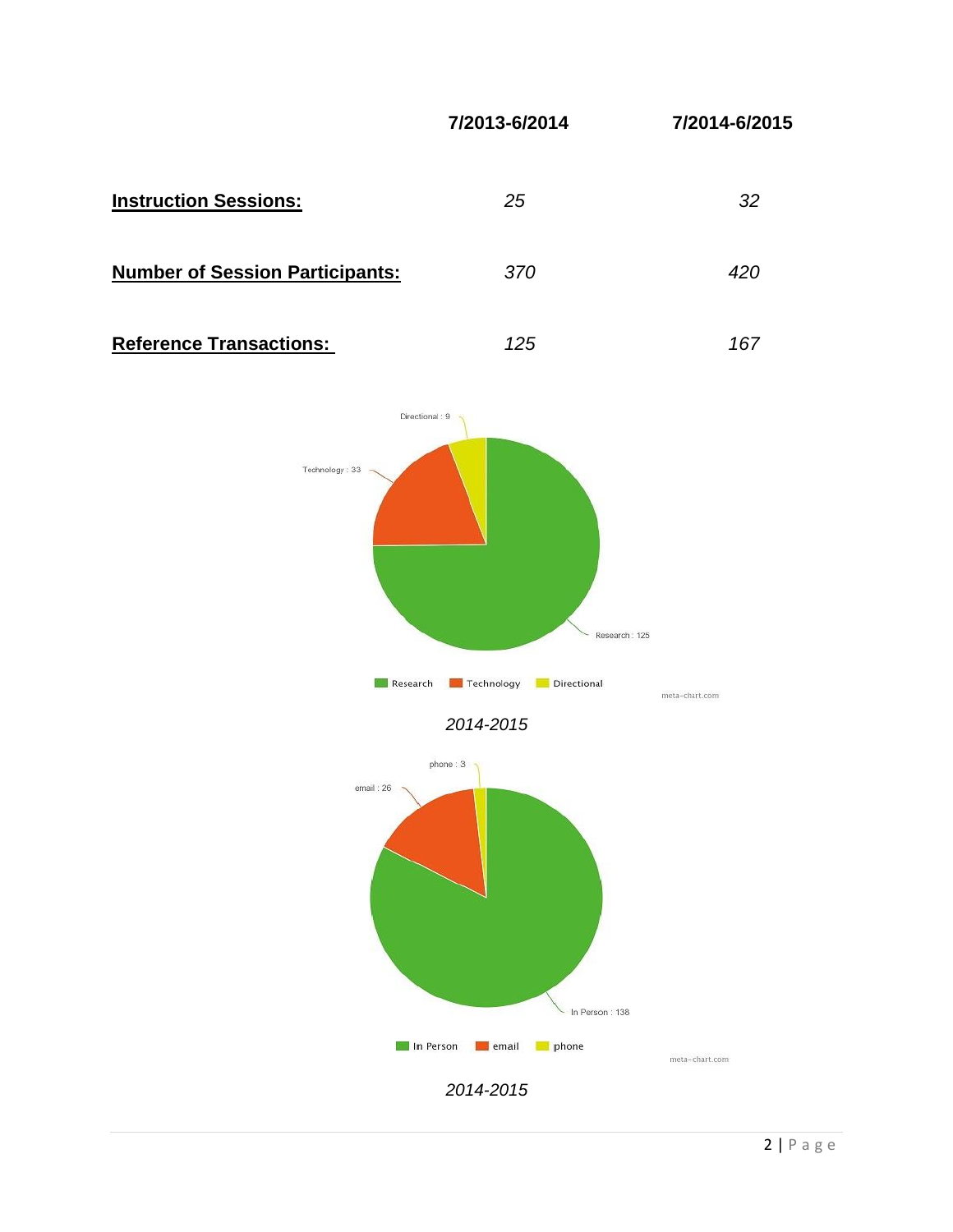

# *Reference, Instruction, & Outreach: Year in Review*

Faculty

Student

## Instruction:

The Library's information literacy program consists of faculty requested instruction sessions and a one credit course (WLLS 121) offered each semester.

The most common model for our instruction is the "one-shot" session. Prior to the session, the instruction librarian seeks input from faculty concerning which skills and resources should be addressed, along with any assignment particulars. The predominant topic for these sessions continues to be database search techniques.

Staff Community

Alumnae

**Other** 

meta-chart.com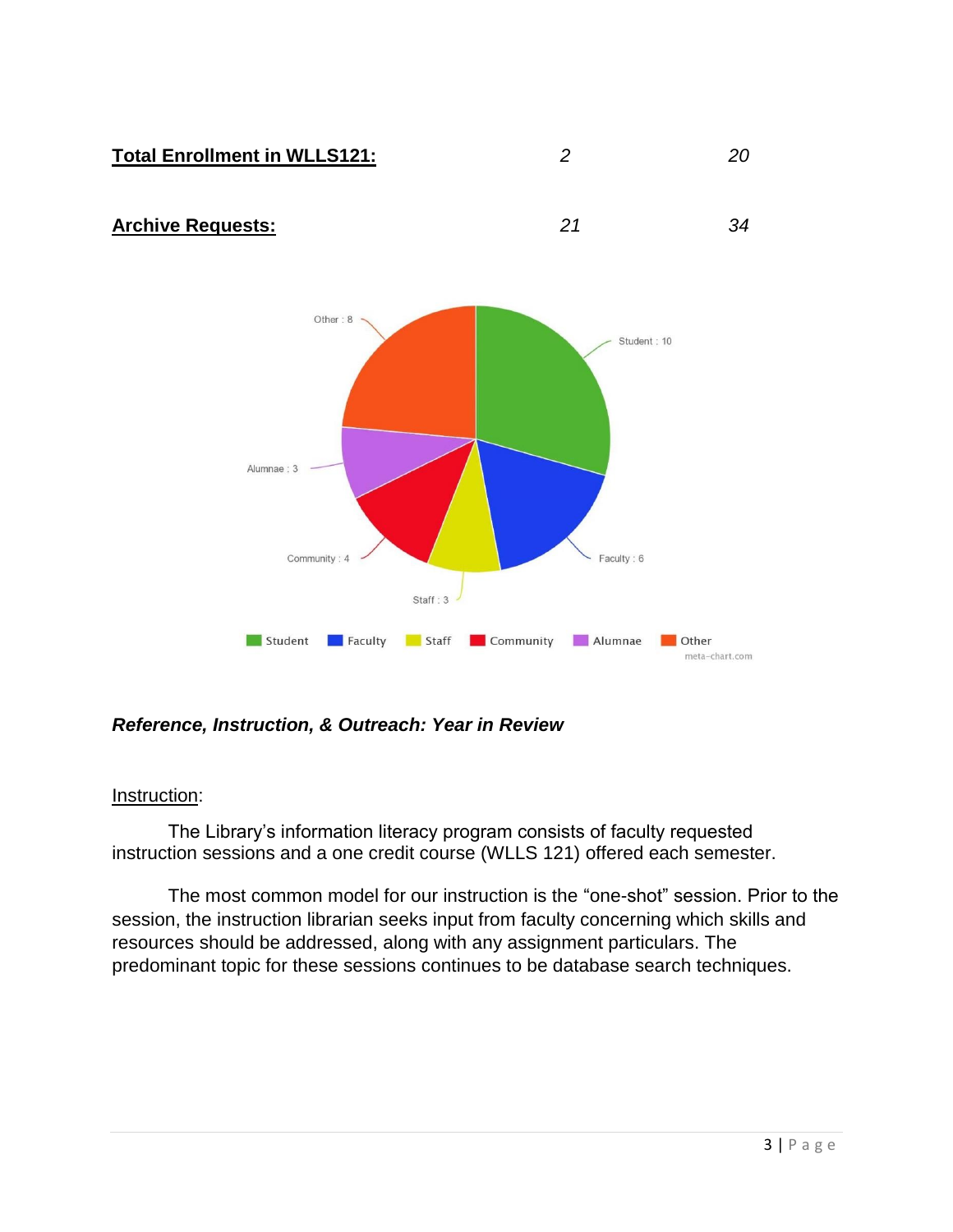Requests for library instructional sessions increased slightly this year (12%). 8 out of the 9 sections of SC 101 requested library instruction sessions in the fall semester. The goal to increase faculty requested library instruction sessions by 40% was not met this year. Looking forward to the next academic year, a 40% increase in faculty requests for instruction may be an unrealistic goal. A 10% increase in requests each year is more reasonable, given the size of the faculty and student body.

There was a significant increase (80%) in enrollment for WLLS 121 this academic year. The decision to revert back to a full semester offering for WLLS 121, as well as offering the class at a day/time with few conflicts, requiring the class for the Journalism minor, along with student word of mouth and outreach efforts to individuals who struggle with research may account for this rise in interest. The enrollment numbers remain consistent for the Fall 2014 semester, with 8 students currently registered.

# Reference:

The number of Reference interviews also saw an increase this year (14%). The majority of requests for research help continue to be in person, with students "dropping in," or emailing requests for appointments. The increase is interesting, as Research Help desk hours this academic year were significantly less than previous years. The Research Help Desk model continues to be a topic of conversation among library staff. As we have lost one full-time staff member this year, staffing the desk was not the highest priority and we were often unable to set regularly scheduled hours, as other duties frequently required us elsewhere. The continuation of this model of service delivery needs to be assessed further given staff constraints, usage, and alternative methods.

# Outreach:

Our subscription to LibGuides continues and our usage numbers are impressive. Long Library LibGuides guides were viewed 2, 296 times from May 2014-May 2015. It is not currently possible to know what percentage of these "views" were internal (Wells) and how many were external (via Web search), however, having Wells College LibGuides findable and open on the Web is good marketing for the college. 3 new guides were created this year, one of which was a course specific guide requested by Prof. Schnurr and Prof. Blake for Biology students, bringing the total number of research guides to 22.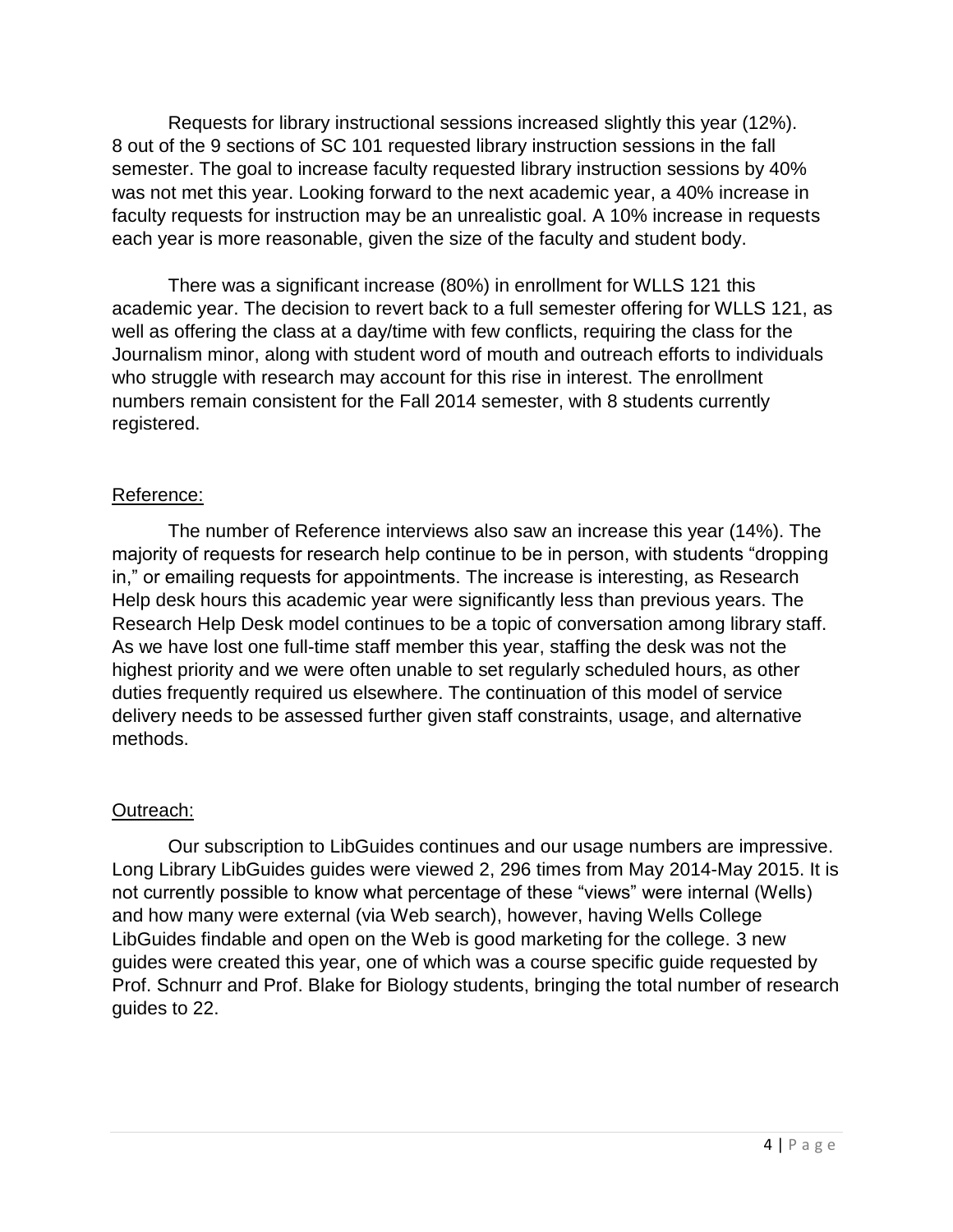A new workshop, "Avoiding Plagiarism," was offered in the spring semester. The workshop was a collaboration with Megan Riedl from the Office of Student Achievement. A total of 54 students attended the workshop. The high attendee numbers were due in large part to faculty outreach and the suggestion that students be given extra credit as incentive to attend. Due to the success of the first collaborative workshop, it was decided that more workshops offered periodically each semester would be beneficial. Topics for future workshops include, style specific workshops (APA, MLA, CMS), note taking, and plagiarism. Outreach to faculty will be crucial to the continued success of the workshops. It is also recommended that student feedback be given at the end of each session in order to gauge interest in additional workshop topics and assess learning.

A second collaborative project was launched in the February. Long Library and The Center for Sustainability and the Environment worked together to create a new "Wells College Seed Exchange." Housed in Long Library, the exchange featured hundreds of vegetable, flower, and herb seeds generously donated by a number of seed companies. Marian Brown, Director of the Center, reached out to numerous companies asking for donations. In addition, a kick-off event titled, "Get Planting" was held in the library and open to all members of the Wells community. Over 60 students, faculty, and staff attended the event. By May, the seed cabinet was nearly empty and over 65 Wells and Aurora community members borrowed seeds from the exchange. We plan to continue stocking the seed exchange periodically and will offer more events relating to gardening and sustainability.

In May, a new exhibit featuring newly "re-discovered" Victor Hammer artifacts (punches, matrices, typeset) was shown in Long Library in support of the "2015 Upstate New York Wayzgoose." Several visitors viewed the exhibit during the Saturday event. Special Collections Librarians from Syracuse University and The Cary Collection at RIT remarked at the exhibit and suggested that the Wells College Archives work with the Wells Book Arts Center to create new print materials using the Hammer type and market them for sale. Further discussion of possible collaboration will be had with the Director of the Wells BAC to gauge interest.

# *Looking Ahead:*

The Library is excited to be part of SC100: WELLS, a new, "first-year experience" required course starting in the Fall 2015 semester. The Reference, Instruction, and Outreach Librarian will be teaching one section, along with a peer-leader. This is a fantastic opportunity for a library staff member to interact with new students and gain firsthand experience working with the program as it evolves.

The Wells College Archives continues to be a challenging space to organize and access collections. Re-organization and clean-up of the space is a high priority project for the